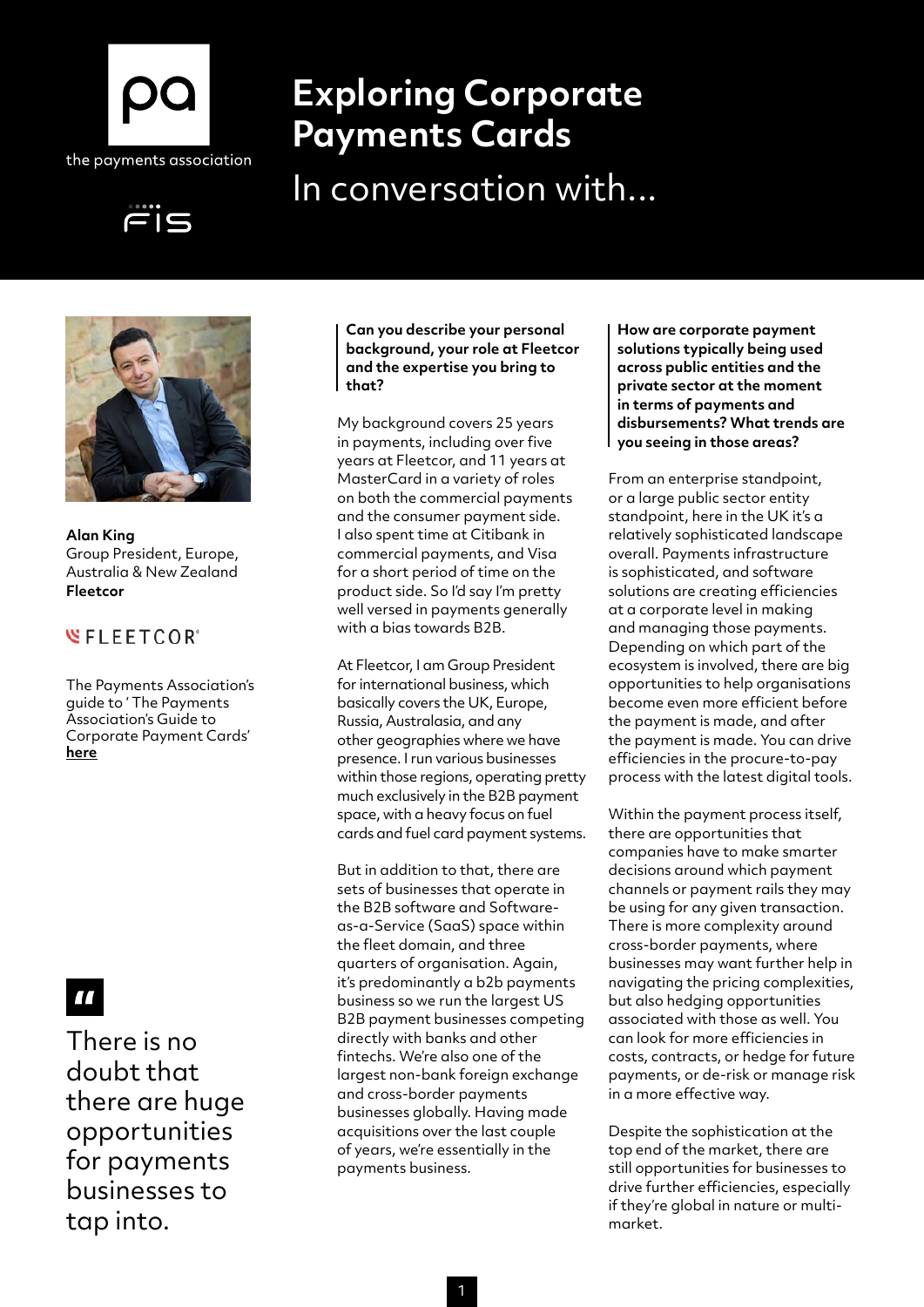Moving further down the scale, the opportunities emerge in a different way, such as bolting on working capital solutions to payment capabilities. Can you use smart working capital solutions, perhaps in combination with Open Banking, to set up better payment options to customers or to businesses?

How do you bring in automation in order to create more efficiency for large SMEs at the smaller end of the middle market? If you look at their end-to-end purchase-to-pay process, there can be quite a bit of inefficiency in relatively high-volume transaction environments. That could be in how they are ingesting invoices, setting up workflows to manage the payment of those approvals, and the payment to those invoices. Then there is the question of how they then reconcile and integrate those into their general ledgers or other accounting systems.

If you look at mid-tier or the large end of SMEs, there's still a significant amount of inefficiency or fragmentation in that whole process, even though the payment itself may be electronic. It may appear to be efficient but it's the surround sound that drives efficiency.

Going further down into micro small businesses, the opportunity there is very different and is more relevant on cards. Penetration remains low outside of commercial debit cards.

You've got working capital solutions or cashflow benefits that can be provided if you've got the right set of products and services that can encourage these businesses to use smaller payment solutions. Many of these smaller businesses rely on their banks, who offer inefficient means to process cross-border transactions at often inflated prices.

But I'd say overall, we have a relatively advanced marketplace with still plenty of opportunities around the added- value services and in optimisation of what people are already doing today.

**What impact has Covid-19 had on accelerating those trends and driving businesses to protect their cashflow with the use of these solutions?**

Before Covid-19, AP teams were all based in one location, they had a certain process, which was not necessarily the most efficient, but they had that comfort zone. All of a sudden, everyone was working remotely or in a hybrid way.

Automation has a huge role to play in driving not just efficiency of how you're managing that universal AP, but also in reducing the propensity to make mistakes and errors. As you become more fragmented or more disbursed, software in front end automation can really provide tangible benefits and reduce the admin, reduce errors and also set up payments in the most efficient way.

That then filters into the cashflow piece through intelligent AI-driven software capability. You can set up your payments in a way that's most efficient to you as a business, and then choose the rails that you're going to pay those through. Those solutions maximise and take advantage of your cashflow requirements in the most efficient way.

Covid-19 accelerated the drive towards automation and businesses wanting more control, more visibility and transparency. That's providing not just benefits in managing through a pandemic, but longer term benefits as well, even hopefully after the pandemic is done.

**What role do challenger banks play in the corporate payments space right now, alongside the emergence of fintechs? How do you see those entities disrupting the corporate payments market?**

I think it's yet to be seen and felt in a meaningful way. Most of the challenger banks today, at least the ones that I track and follow, are playing at the very bottom end of town. In relation to entrepreneurs,

There is more complexity around cross-border payments, where businesses may want further help in navigating the pricing complexities.

77

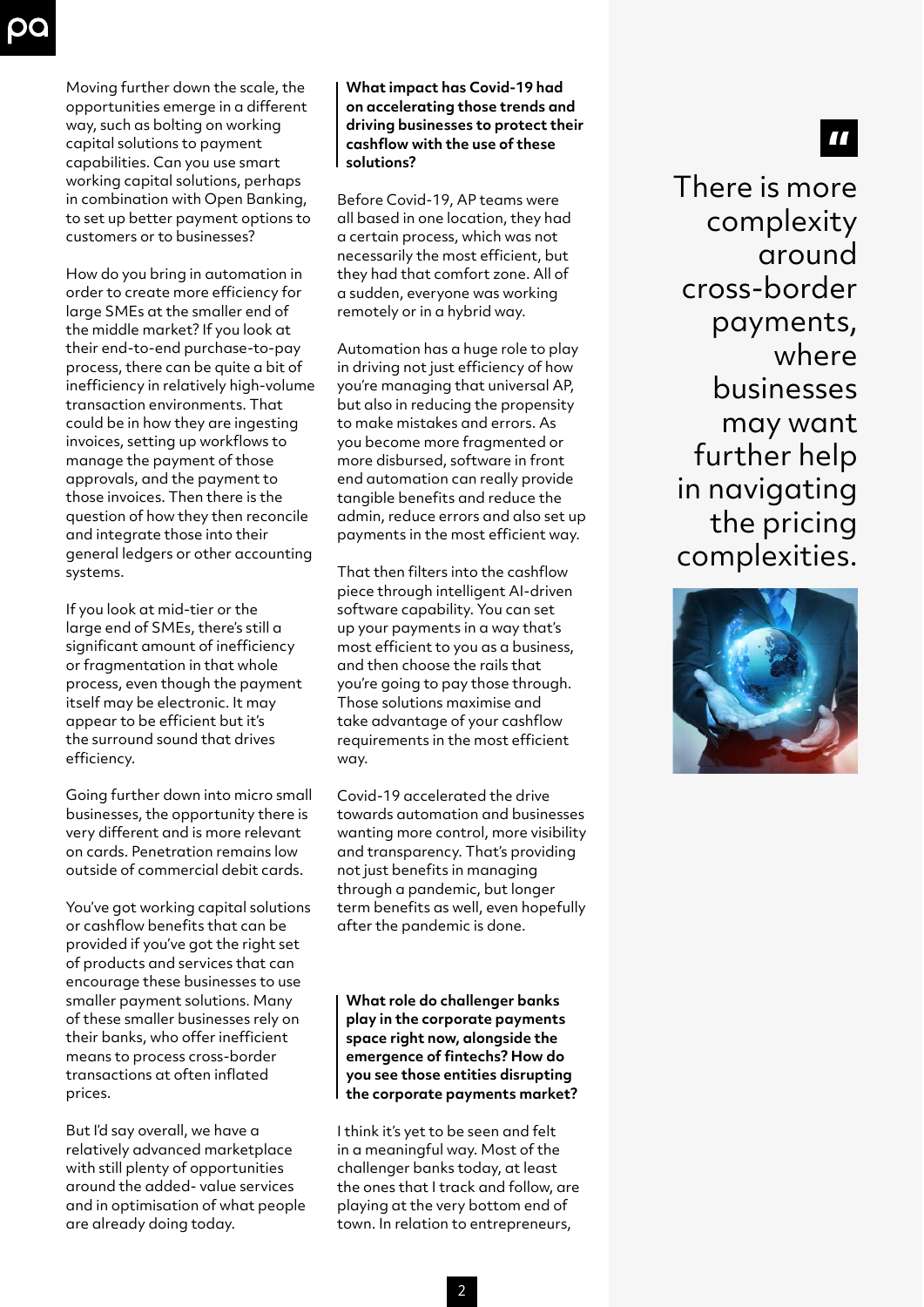contractors, micro-businesses, their way in there is very much as a deposit business. They can provide an easy way for a new business to set up a bank account, and provide them the basic tools they need to operate their bank account to get money in, and to push money out.

In a couple of cases, they'll provide a business credit card once they feel comfortable doing so, whereas others don't actually provide that at all. I'd say they do a really good job of making it easy and seamless for a business to get started, or for a young business or small business to just operate more efficiently with digital first tools that make it easy for them to manage their banking. In that sense, they are disrupting the start-up end or smaller end of the market.

Whether they'll make inroads into the more mature end is debatable. The challenge that the challengers have is, as they become more mature, the ability to manage businesses' cashflow needs, different forms of credit, different forms of financing.

There are some specialist fintech lenders that provide business lending, but I don't see anyone specifically going in and grabbing the place that a traditional bank has across the range of products and solutions that a business might need. And that doesn't necessarily need to happen. You can still have a relationship with two or three fintech specialists that provide you with all you need, but in a niche rather than in a general environment.

**What about Brexit? To what extent do you think this will impact corporate payment and usage in relation to UK businesses who are doing cross-border business with the EU?**

The only disruption would be in just in the ups and downs of trade.

The act of making the payment is untouched by that. It's just a question of how much business are you going to do with European partners and vice versa, to the extent that you need to send money and receive money. The actual act of initiating and receiving payments through the various rails and channels is constant and still there.

The other element to play out is the whole pricing aspect, and how regulation will impact, the cost of making payments. Will payment service providers or others be opportunistic in being able to charge more than they would otherwise have charged in a unified regulated environment?

### **How different are the UK and the Europe region to the rest of the world in terms of its uptake of corporate payments?**

There are differences all over the place in terms of maturity, and also in how commercial payment products and tools are used. In the UK, which is a relatively sophisticated payments market, that manifests itself through the use of cards for commercial payments. It's a true kind of rounded multi-rail electronic and digital payments market versus parts of continental Europe, where the sophistication of card usage for corporate payments is way lower. Also, the sophistication of working capital solutions that are bolted on to corporate payments is far less than the UK.

Yes, the US may be the most advanced payments market in certain areas, certainly in plastic, but in other areas, it really is lagging behind as it's still a very big paper cheque market, with 50% of B2B payments still physical cheques.

That presents a significant opportunity for players out there, including ourselves, to deliver a solution with better data and better digital integration capabilities.

But when you look at the proliferation of virtual cards, the US is way ahead of anyone else in terms of the adoption of virtual cards in all sectors in all industries. Why? Well, one because virtual cards are way more efficient than cheques. And two, because acceptance of cards like Visa, MasterCard, etc, is way higher than it is in Europe or the UK.

Supplier acceptance of those cards in the UK and Europe tends to be lower because of the cost of acceptance, and that creates a barrier. In Europe or in the UK, virtual cards are relevant in certain very specific verticals like the B2B travel vertical, but if you were to overlay that into the construction vertical for paying suppliers or subcontractors for example, that does not exist compared to the US.

There is no doubt that there are huge of opportunities for payments businesses to tap into. Commercial payment flows in a much more profound way. But I'd say the opportunities vary country by country. Certainly, if you look at a lot of continental Europe and Eastern Europe and certainly in Asia, the commercial card opportunity is still so significant. It's an old-fashioned product that's been around for years and still the penetration remains relatively low.

**Are you seeing partnerships between different entities across the payment value chain playing a bigger role in providing corporate payments? Is much more activity in terms of collaboration instead of competition, for example?**

Yes, the fintech disruptors tend to focus on a niche area that they're very strong in and then use that niche to then either broaden an offering. Once they've established a foot in the door, they can work with other partners to enable that. The examples of marketplaces are good examples of where fintechs can point to their captive audience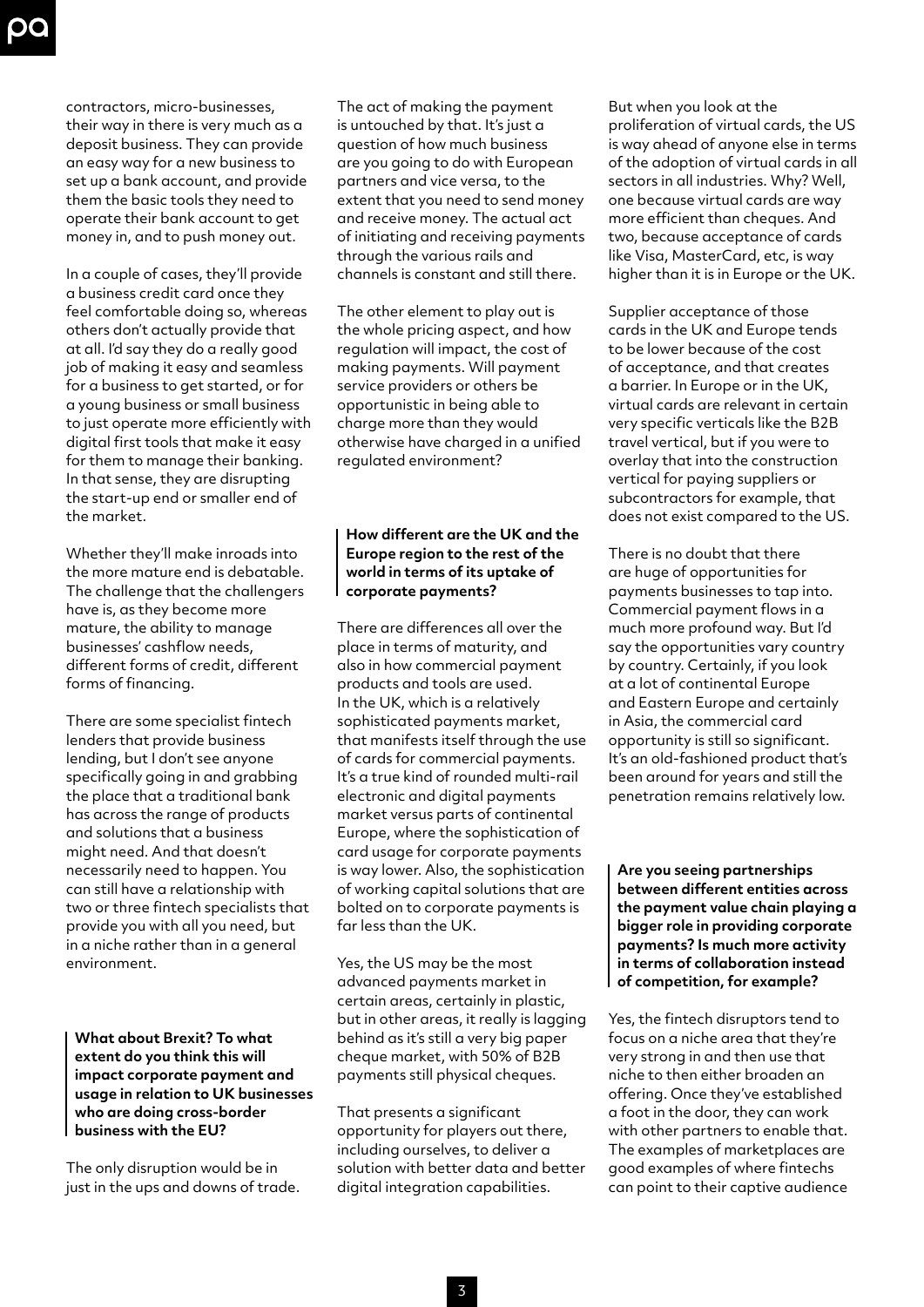or customer bases which are loyal and engaged. Then they work with partners to offer them the ancillary services they need in order to run their businesses.

Open Banking is creating an opportunity to partner with others in order to open up new opportunities. We are a transactional B2B payments business. We don't provide lending and we have no interest in providing lending, because there are partners that can deliver that for us. There are partners who can deliver Open Banking solutions for us that allow us to get and extract the information that we need.

What we've learned is we don't have to do it all ourselves and build it all, because these are not our areas of expertise, nor are there diehard areas of strategic value for us. We've partnered with Modulr for example, to help deliver a product or service that leverages the faster payments infrastructure, and another business to give us access to Open Banking data. We can then use that to serve up more intelligent information to our customers around their cashflow positions. We may work with a specialist lending company that then uses that information to be able to sell a better working capital solution for their requirements.

There is way more openness to collaboration and recognition that it's actually a quicker way to market than to try and grab it all. For banks and mature banks, historically, it's been all about what can they bring and build and do themselves or bring in-house. They are now much more open today to leveraging the assets that the smaller, more nimble players can provide.

**Would Fleetcor be considered an ideal case study for any businesses looking to bring more efficiencies to corporate payments by using your solutions?** In some geographies, like in the US, we have a full suite of capabilities. In other geographies, like the UK, we have part of the puzzle where we help businesses with managing their fuel cards, payments processing, and digitalisation. Over the last couple of years, we've branched out in the UK to provide more holistic AP solutions to businesses, and we're still building those capabilities as we go along.

If you're a construction company or a logistics company, and your ability to do business is reliant on you driving around, then a big chunk of your headaches and your operating expenses are going to be tied to fuel and your fleet. and tied to the span around that. So you've got drivers driving around various construction projects, you've got trucks, fuel costs and then costs for maintaining those vehicles. You've got costs for managing staff that are out and about, you've got to buy goods and supplies.

So there are various areas that we immediately have solutions to help bring all that together. What we're doing now is building out AP automation to companies to drive more efficiency.

#### **For a business that's looking to optimise its corporate payment processes and B2B payment processors, what would you consider to be the key things they need to implement?**

You need to look where the lowhanging fruit is, and where the inefficiencies are at the front end. Are you receiving a lot of paper invoices and having to manage those? Do you have a lot of employees that incur expenses that need to be managed and reimbursed? Do you buy supplies quickly, like take advantage of online buying prices? Based on that, there could be easy solutions to implement.

Covid-19 accelerated the drive towards automation and businesses wanting more control, more visibility and transparency.

77